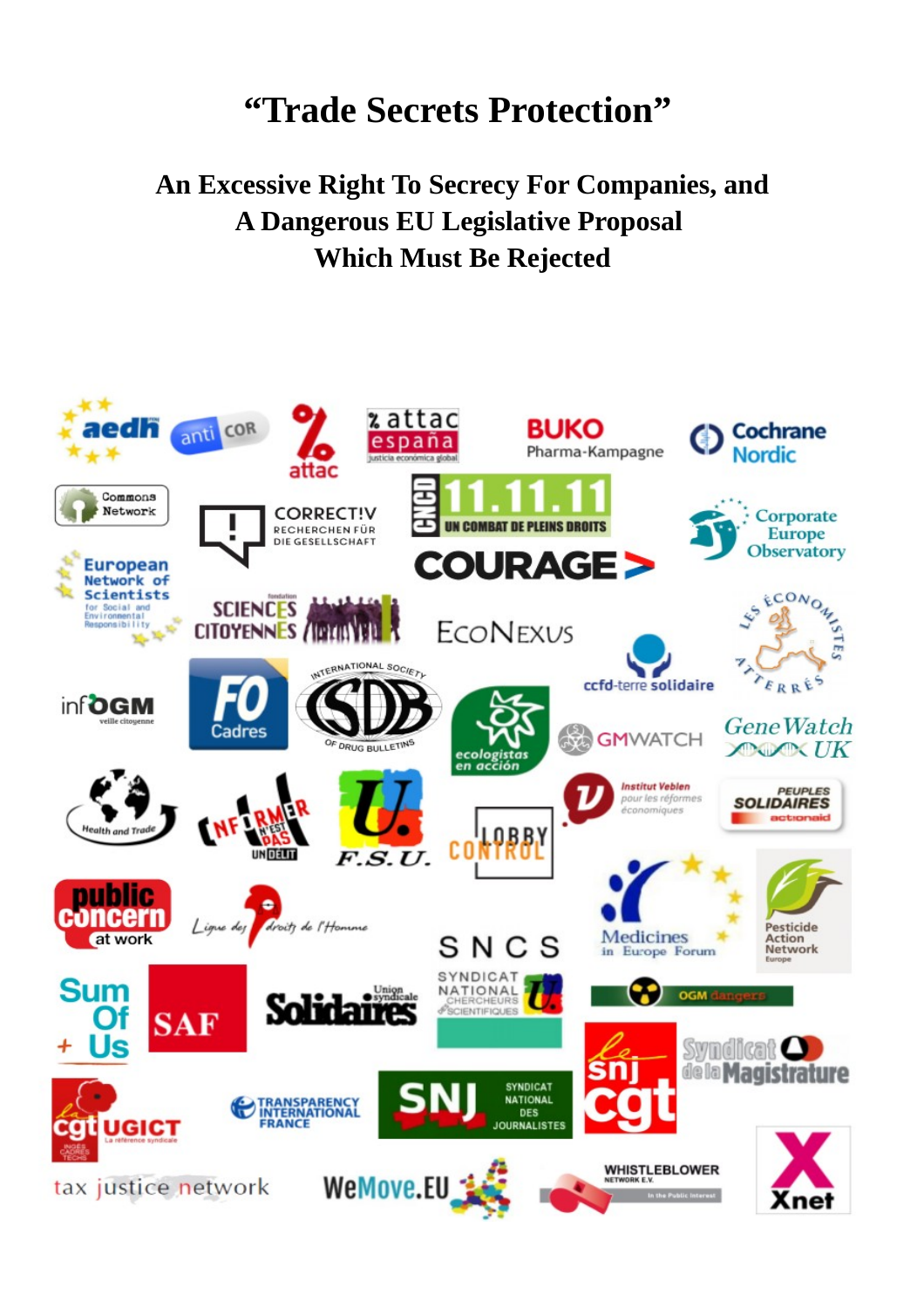## **What is the problem?**

Trade secrets are everything companies keep secret to stay ahead of competitors. A secret recipe or manufacturing process, plans of a new product, a list of clients, prototypes... The theft of trade secrets can be a real problem for companies, and is already punished in all EU Member States. But there was no uniform legislation on the matter at the EU level.

A small group of lobbyists working for large multinational companies (Dupont, General Electric, Intel, Nestlé, Michelin, Safran, Alstom…) [convinced](http://corporateeurope.org/power-lobbies/2015/04/towards-legalised-corporate-secrecy-eu) the European Commission to draft such a legislation, and helped it all along the way. The problem is that they were too successful in their lobbying: they transformed a legislation which should have regulated fair competition between companies into something resembling a blanket right to corporate secrecy, which now threatens anyone in society who sometimes needs access to companies' internal information without their consent: consumers, employees, journalists, scientists...

Since we discovered this text, many months after the European Commission published its legislative proposal, we have been working in the very uncomfortable position of trying to anticipate all possible detrimental consequences, with very limited means, to try to convince EU decision-makers to introduce exceptions to limit the damage. We obviously forgot things.

The European Parliament is expected to debate on 13 April 2016 on the "Directive on the protection of undisclosed know-how and business information (trade secrets) against their unlawful acquisition, use and disclosure". The [text](http://www.emeeting.europarl.europa.eu/committees/download.do?docUrl=http://www.europarl.europa.eu/meetdocs/2014_2019/plmrep/COMMITTEES/JURI/DV/2016/01-28/sn01019_EN.pdf) can no longer be changed. The directive initially drafted by the European Commission favored companies' economic rights at the expense of citizens' political rights. Unfortunately, despite some improvements, the compromise text still does the same. We think it is essential that MEPs reject it and ask the Commission to come up with a better one, but they are under heavy pressure from multinational corporations to adopt it.

## **Why is it a threat?**

With the very broad and vague definition<sup>[1](#page-1-0)</sup> used in this draft directive, almost all internal information within a company can be considered a trade secret. With this text, companies do not need to proactively identify which information they consider a trade secret, as states do when they put "top secret" or "confidential" labels on documents.

But employees, journalists, consumers... sometimes also need to have access to, use and publish such information without the company's consent, and would now face legal threats and heavy fines for doing so. The exceptions foreseen in the text do not correctly protect them, and the huge legal uncertainties created by this text will have a chilling effect that will prevent people in possession of information revealing corporate misconduct or wrongdoing from reporting it.

An additional problem is that the Directive foresees precautionary measures to prohibit the disclosure of documents and proofs during legal procedures, hiding them from public sight. While it is true that certain companies sue others for the sole purpose of accessing their trade secrets and that

<span id="page-1-0"></span><sup>1</sup> The draft Directive defines a trade secret as follows: an "information which meets all of the following requirements:

<sup>(</sup>a) is secret in the sense that it is not, as a body or in the precise configuration and assembly of its components, generally known among or readily accessible to persons within the circles that normally deal with the kind of information in question;

<sup>(</sup>b) has commercial value because it is secret;

<sup>(</sup>c) has been subject to reasonable steps under the circumstances, by the person lawfully in control of the information, to keep it secret;"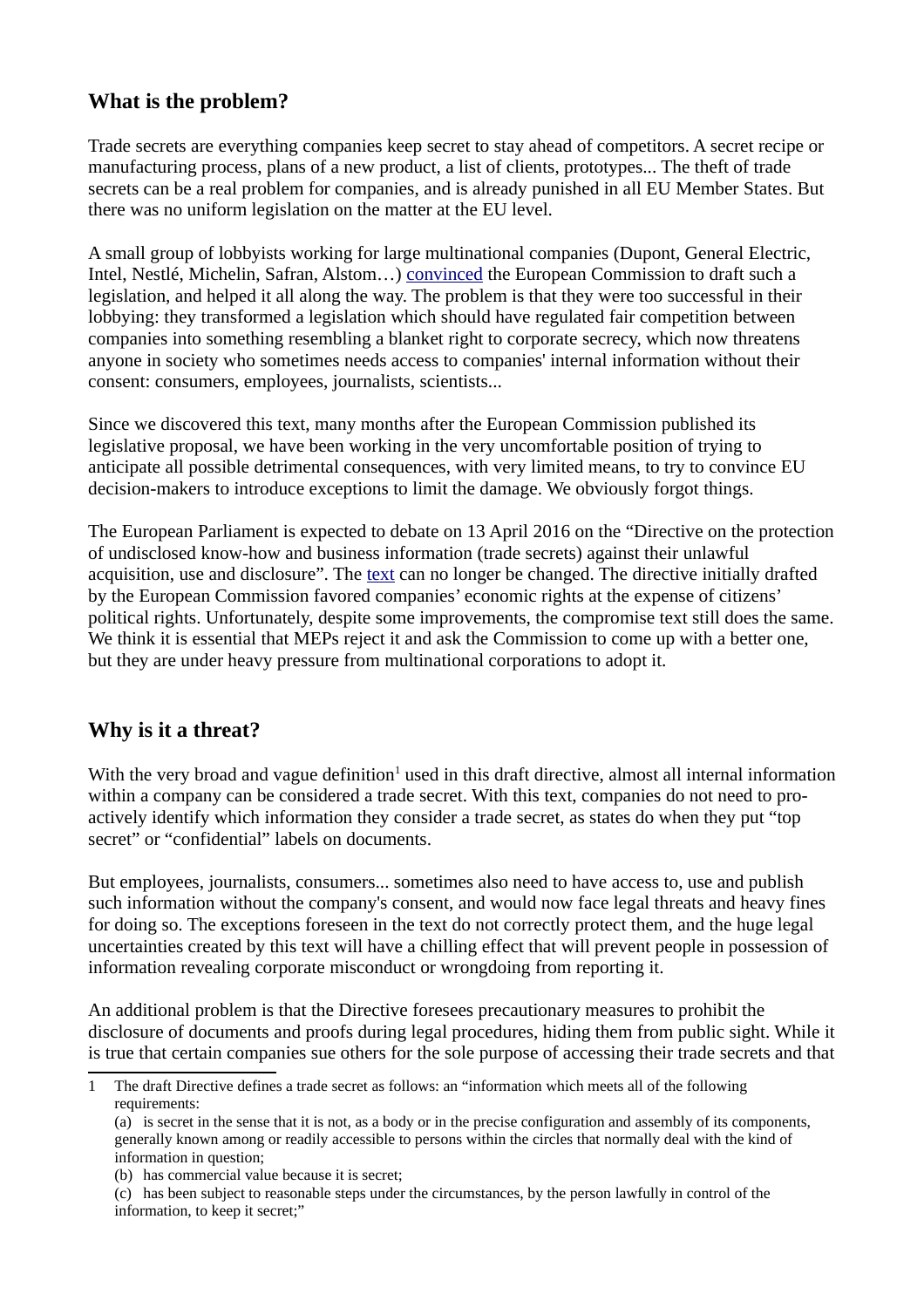this is a problem, why should such measures, which risk undermining the rights of defence, apply to individuals?

Last but not least, this Directive only sets a minimum standard in the EU: Member States will be able to go further when they transpose the text in national law, and will be lobbied by industry all over Europe to do so. This will create a situation of uneven legislations in the EU that companies will be able to use, launching lawsuits from the country with the most aggressive measures for trade secrets protection. The European Commission keeps talking about the need to prevent legal discrepancies in the EU (its "Better Regulation" initiative), but has not voiced similar concerns as far as this text was concerned.

In January 2015, when the French government tried to adopt in anticipation the key elements of the directive, it added criminal measures of three years in jail and a 375,000€ fine for trade secrets violation (and twice as much when vague "national interests" would be at stake). French journalists mobilised to protect their freedom to report on companies' misbehaviour, and managed to convince the government to withdraw the project; but comparable measures will be considered again in all EU Member States if the Directive is adopted.

## **Who is concerned?**

#### **Consumers**

How safe are products used every day by European consumers? Only independent scientific scrutiny can tell. The scientific studies evaluating the risks of most products in Europe are done by their producers, who then send them to public regulators for assessment. These then take the decision to grant or not a market authorisation.

The problem is that producers systematically oppose the publication of these studies as they consider that they contain trade secrets and, because they are costly, should not be seen and used by competitors. A recent example took place in Rennes, France, where a man [died](https://www.mediapart.fr/journal/international/250116/essai-clinique-de-rennes-des-scientifiques-reclament-la-transparence) during a clinical trial. Scientists are now asking to access the data of this clinical trial to find out what happened, but the company, Biotrial, refuses, claiming that it needs to protect its trade secrets. Another recent example is glyphosate, the active substance in Monsanto's Roundup wide-spectrum herbicide: industry-sponsored scientific studies at the basis of the EU's controversial assessment that it is "unlikely" to cause cancer to humans (the WHO found the opposite 6 months earlier) [cannot be](http://corporateeurope.org/efsa/2016/02/key-evidence-withheld-trade-secret-eus-controversial-risk-assessment-glyphosate)  [published and studied by independent scientists](http://corporateeurope.org/efsa/2016/02/key-evidence-withheld-trade-secret-eus-controversial-risk-assessment-glyphosate) to make the debate progress because their owners consider they are (and contain) trade secrets.

Scientists and civil society groups have been fighting for a very long time to obtain the publication of these studies so that the assessment of products put today on the EU market can be properly... scientific, and significant gains have been obtained for medicines, with the publication of clinical trials data foreseen in the coming years in the EU. But this is still a difficult battle, and with the high financial penalties foreseen in the text for trade secrets disclosure without their owners' consent, companies will be given an additional argument to threaten public authorities if these would want to publish these studies.

#### **Journalists**

Journalists will be directly impacted by the Directive. References to the right to information as defined in the EU Charter of Fundamental Rights are made in the text, but the Charter applies regardless of it being mentioned so this does not make a difference: companies will be given the right to sue anyone publishing information they consider a trade secret, and the judge will have to balance this economic right with journalists' political right to inform. While there is language in the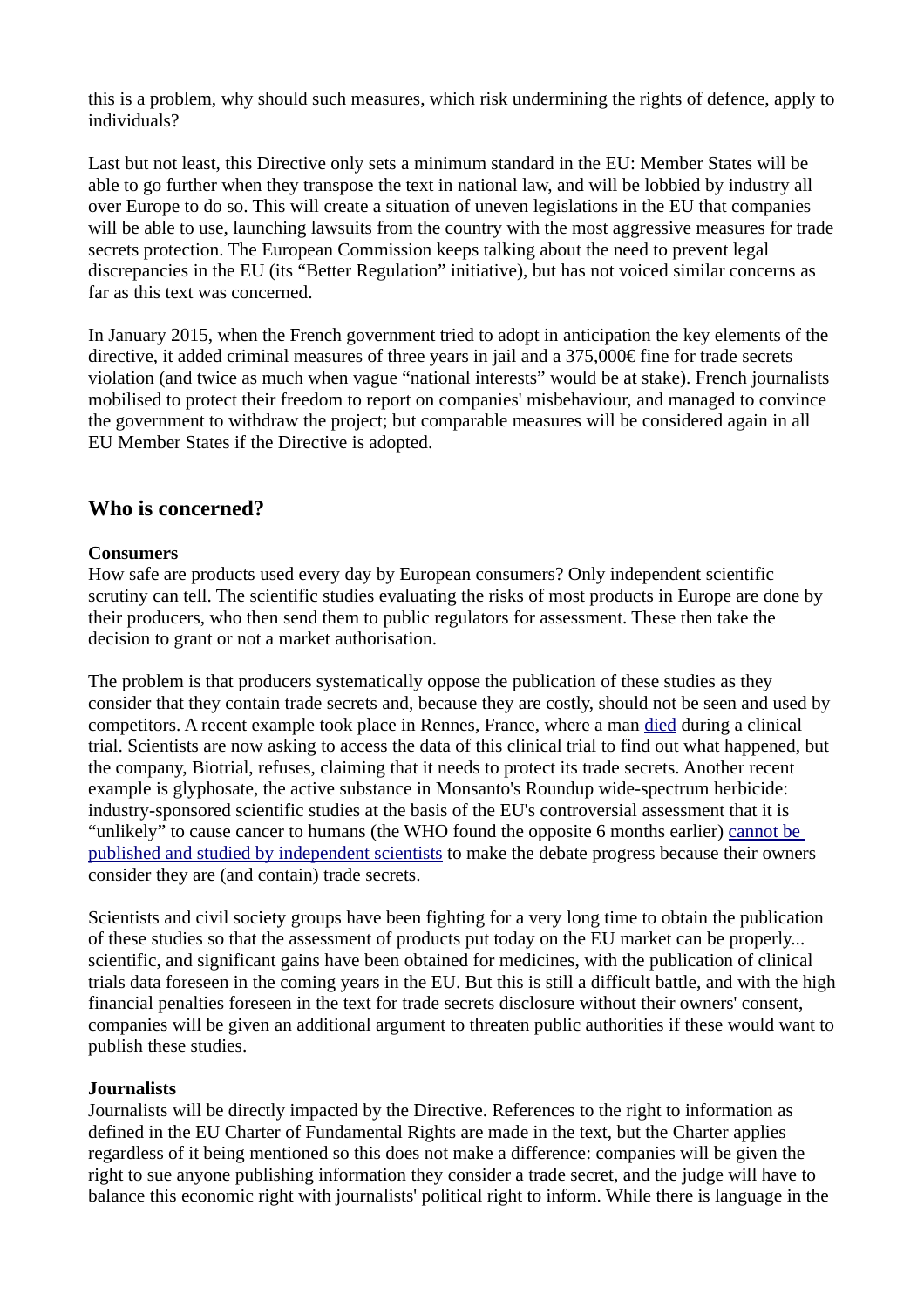text that says the right of information should not be harmed by this directive, there is no guarantee that it will actually be given preference, and journalists will have to weigh up the risk, taking into account potential very high financial damages. Legal harassment of media by private companies and wealthy individuals using defamation laws is already widespread, they will now be able to use trade secrets protection as an additional argument pending case law protects the media – if is does! Which media editor will take the risk of financial ruin in the meantime?

#### **Whistleblowers**

These are (most of the time) employees willing to reveal actions or plans of their employers that they think harm the public interest. They are often the main source of information of the media or public authorities on corporate misbehaviour, and this has been a very thorny issue in the negotiations since the Commission's proposal. But even now, whistleblowers are only protected when they act "for the purpose of protecting the public general interest" (Article 5) and when they reveal a "misconduct, wrongdoing or illegal activity": this restrictive list leaves large gaps. They (and journalists using their information) will need to demonstrate to the judge that they acted with "the purpose of protecting the public general interest": the burden of the proof is on them, and while large companies can afford long and expensive legal procedures, individuals usually cannot.

For instance, the documents which caused the Luxleaks scandal were contracts between Luxembourg and multinational companies, and, from the point of view of Luxembourg, legitimate since most EU countries are also engaged in such dealings to attract multinationals. As a consequence, the whistleblower and the journalist, who are being prosecuted in Luxembourg for (among other things) trade secrets violations, would not be protected by the Directive even though they revealed a major tax evasion scandal harming all European tax payers who contribute their fair share to public budgets.

#### **Employees**

Employees are an important category of persons at stake (the vast majority of existing trade secrets lawsuits are already companies suing former or existing employees). The problem is that the definition used by the directive is so huge that many informations learned by employees in their job would qualify as trade secrets (only "experience and skills" and information not matching the definition of trade secrets are explicitly excluded). This means that if they want to change jobs and use in their new job knowledge and information that their former employer considers is a trade secret, it might sue them during up to six years after they've left! This would be very bad for workers' mobility and, as a consequence, innovation, which thrives on mixing ideas and experiences. The mobilisation of unions has contributed to significant damage control measures in the text since the European Commission's proposal, but this is not enough – they could not for instance prevent the extension of the limitation period from two to six years maximum...

## **Aren't all of them protected by specific exceptions in the text?**

In our analysis, the real exceptions in the text (Article 5) are insufficient and the other exceptions (in the Recitals but also especially in Article 1) are political indications that Member States will have the possibility to ignore when adapting the directive in national law. The original proposal by the Commission was very bad and, after we and many others managed to create some public debate about it, MEPs and some Member States added to and improved these exceptions, notably for whistleblowers, journalists and employees. But now the text cannot be changed any more and, as we explain above, we think it is still very far from a correct compromise between the need to protect companies' trade secrets and the need to defend the integrity of citizens' political rights.

One must absolutely keep in mind, while discussing this text, that it uses such sweeping definitions for "trade secrets" that it creates numerous legal uncertainties. It will take a lot of time for these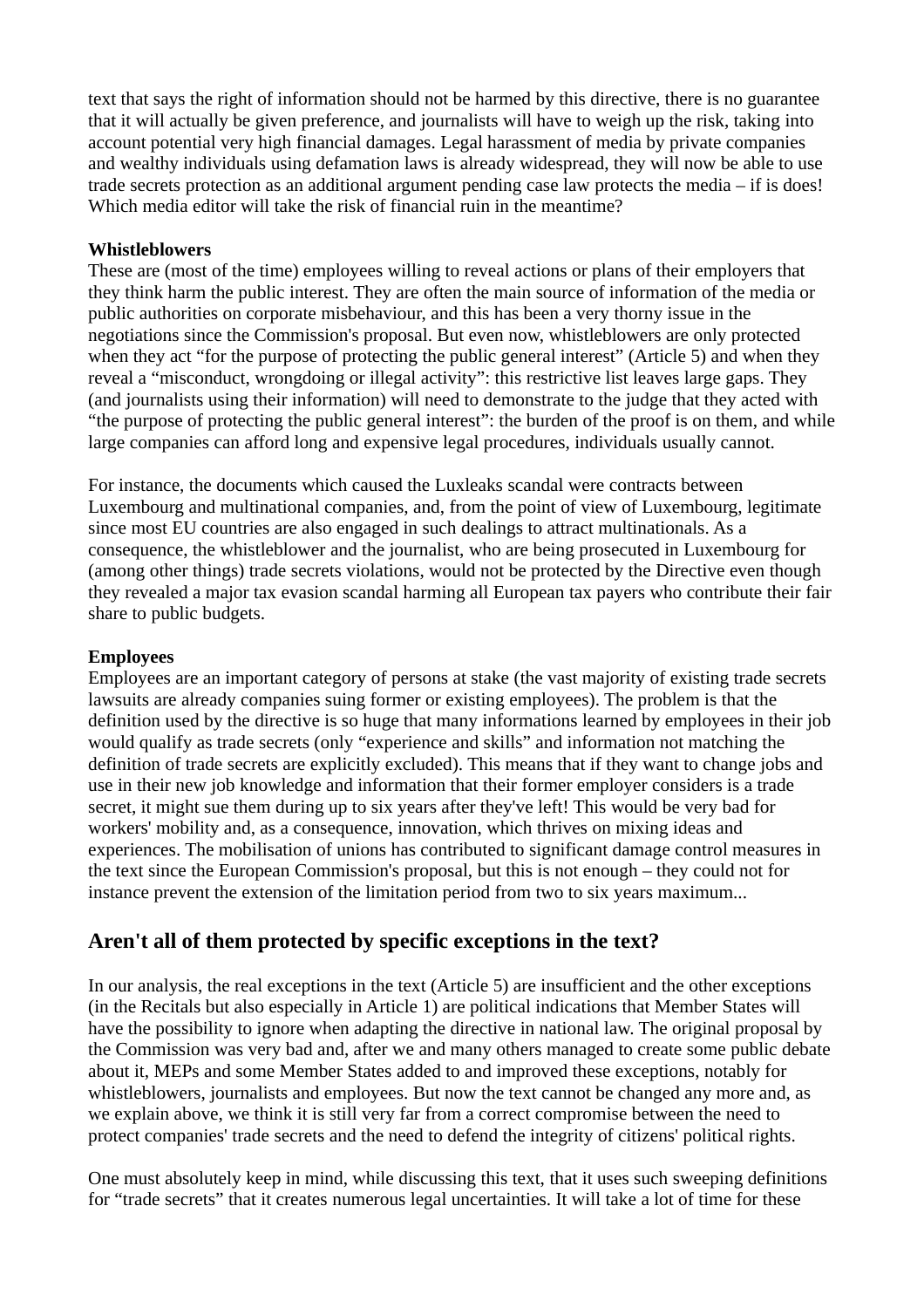uncertainties to be clarified by judges, and there is no guarantee that these will always give priority to political rights against economic interests in their judgements. Furthermore, if the legal definitions are vague, the financial penalties foreseen are potentially significant, and this situation of legal uncertainty and high financial penalties will enable companies to use the "trade secrets protection" argument extensively in their litigations against whoever they think can be attacked with it, even if there is luckily language in the text now repressing manifest litigation abuses.

Again, while trade secrets protection is a legitimate objective, this Directive goes way too far and should be rewritten, and this time with a public debate at the beginning of the process, not at the end. Asking companies to pro-actively identify their trade secrets and using specific unfair competition terminology (restricting the scope to economic operators) as opposed to catch-all intellectual property language, for instance, would do a much better job at enabling companies to meaningfully protect their trade secrets without endangering everyone else's rights.

## **Isn't trade secrets protection good for innovation?**

It depends. Trade secrets protection is good for individual companies who want to defend a competitive advantage and can be temporarily necessary to enable them to recoup their investments; but prolonged secrecy is also a way to defend harmful monopoly positions. Overall innovation in society thrives on sharing ideas and processes, not keeping them secret. A journalist who wrote about this Directive [commented](http://www.telesurtv.net/english/analysis/EU-Boosts-Another-Anti-Sharing-Economy-Trade-Secrets-Hoarders-20160130-0002.html) that "the directive is overall a victory for multinationals panicking about competition".

## **Is there a link between trade secrets protection and the TTIP negotiations?**

Yes and no. Formally this Directive and the TTIP negotiations are two separate processes. However, it is striking to see that almost exactly the same text is [going through Congress](https://www.congress.gov/bill/114th-congress/senate-bill/1890/text) as we write and that this will lead to a [de facto harmonisation](http://keionline.org/node/2281) of the legislation on trade secrets protection in the EU and in the US. The regulatory cooperation mechanism foreseen in the TTIP will make changing this legislation very difficult if the TTIP agreement is adopted. This makes rejecting this bad text all the more important.

#### **Supporting Organisations:**

Association Européenne pour la Défense des droits de l'Homme Anticor, France ATTAC Espana ATTAC France Centre national de coopération au développement, CNCD-11.11.11 Correctiv.org, Germany BUKO Pharma-Kampagne CCFD-Terre Solidaire CGT Cadres, Ingénieurs, Techniciens (UGICT-CGT) Collectif Europe et Médicament Collectif de journalistes "Informer n'est pas un délit" Comité de soutien à Antoine Deltour Commons Network Corporate Europe Observatory